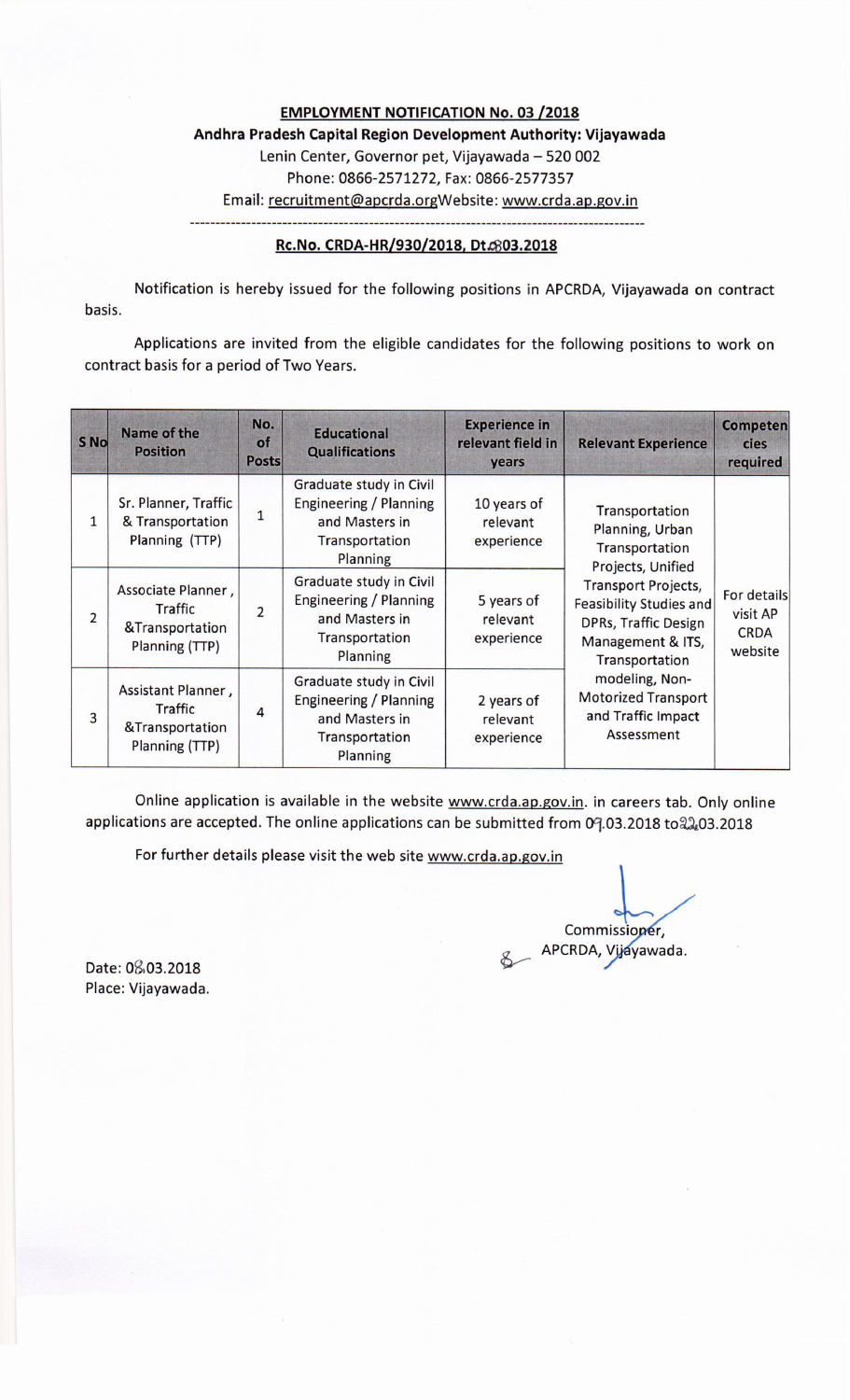## **JOB DESCRIPTION FOR THE POST OF SENIOR PLANNER, ASSOCIATE PLANNER, ASSISTANT PLANNER TRAFFIC AND TRANSPORTATION**

| <b>Division</b>                                  | <b>Post Name</b>                                                 | No of | <b>Educational</b>                                                                                    | Relevant |
|--------------------------------------------------|------------------------------------------------------------------|-------|-------------------------------------------------------------------------------------------------------|----------|
|                                                  |                                                                  | posts | Qualification                                                                                         | Exp.     |
|                                                  | Senior Planner, Traffic and<br><b>Transportation Planning</b>    | 1     | Graduate study in Civil<br>Engineering / Planning<br>and Masters in<br><b>Transportation Planning</b> | 10 years |
| Traffic and<br>Transportation<br><b>Division</b> | Associate Planner, Traffic and<br><b>Transportation Planning</b> | 2     |                                                                                                       | 5 years  |
|                                                  | Assistant Planner, Traffic and<br><b>Transportation Planning</b> | 4     |                                                                                                       | 2 years  |

**SUMMARY:** Andhra Pradesh Capital Region Development Authority is established for the purpose of Planning, Co-ordination, Execution, Supervision, Financing, Funding and for Promoting and securing the Planned Development of the Capital Region and Capital City Area for the State of Andhra Pradesh.

- Traffic and Transport Planning Division in APCRDA has to Prepare, review and revise traffic and transport plans (roads, urban transport projects, transit-oriented-development plans, etc.) in capital region/ cities within.
- This division forecasts 100-year transport requirements and prepares traffic and transport plans for all zones and integrates them into a single transportation plan consisting of roads and mass transit networks.
- It also revises the transport plans periodically as laid down under the act.
- The division focuses on Transit Oriented Development (TOD).

### **Key Responsibilities:**

- Senior Planner/ Associate Planner/Assistant Planner Traffic and Transportation Planning is responsible for Transportation Planning, Urban Transportation Projects, Capital Region Unified Transport authority, Traffic Design and Management, ITS, Non-Motorized Transport and Traffic Impact Assessment being taken up in APCRDA.
- He /She shall work under the supervision of Principal Planner, APCRDA.
- **Transportation Planning:** Modelling different scenarios of the transport demand as per the proposals of Master Plan of the Region. Planning of various Public Transportation Systems required for the region based on the demand.
- Preparation of Comprehensive Traffic and Transportation Study (CTTS) for the region and mobility Plan for 12 urban nodes.
- **Urban Transportation Projects:** Feasibility studies, Detailed Project Reports of various rail, road and public transportation related projects such as MRTS, BRT, E-mobility, airport IRR, DFC, ORR, RDPs, Regional Rail corridors, Public Transportation Systems, Passenger and Freight Transportation Infrastructure, i.e., Logistic hubs, Bus Depots, Stations, Truck terminal, Inland Container Depots.
- **Capital Region Unified Transport Authority:** Integration, Coordination, guiding of various stakeholder projects, plans, studies, etc., based on the CTTS proposals, creation of Urban Transport Fund, Common Mobility Cards, integrated ticketing strategies. Also the functions as per chapter in the APCRDA Act.
- **Traffic Design and Management & ITS:** to develop and prepare the strategies related to traffic management systems, transport demand management, Intelligent Transportation System, On street parking, off street parking, Preparation of Intelligent Transportation Systems (ITS), Master Plan for 12 Urban centre within the region.